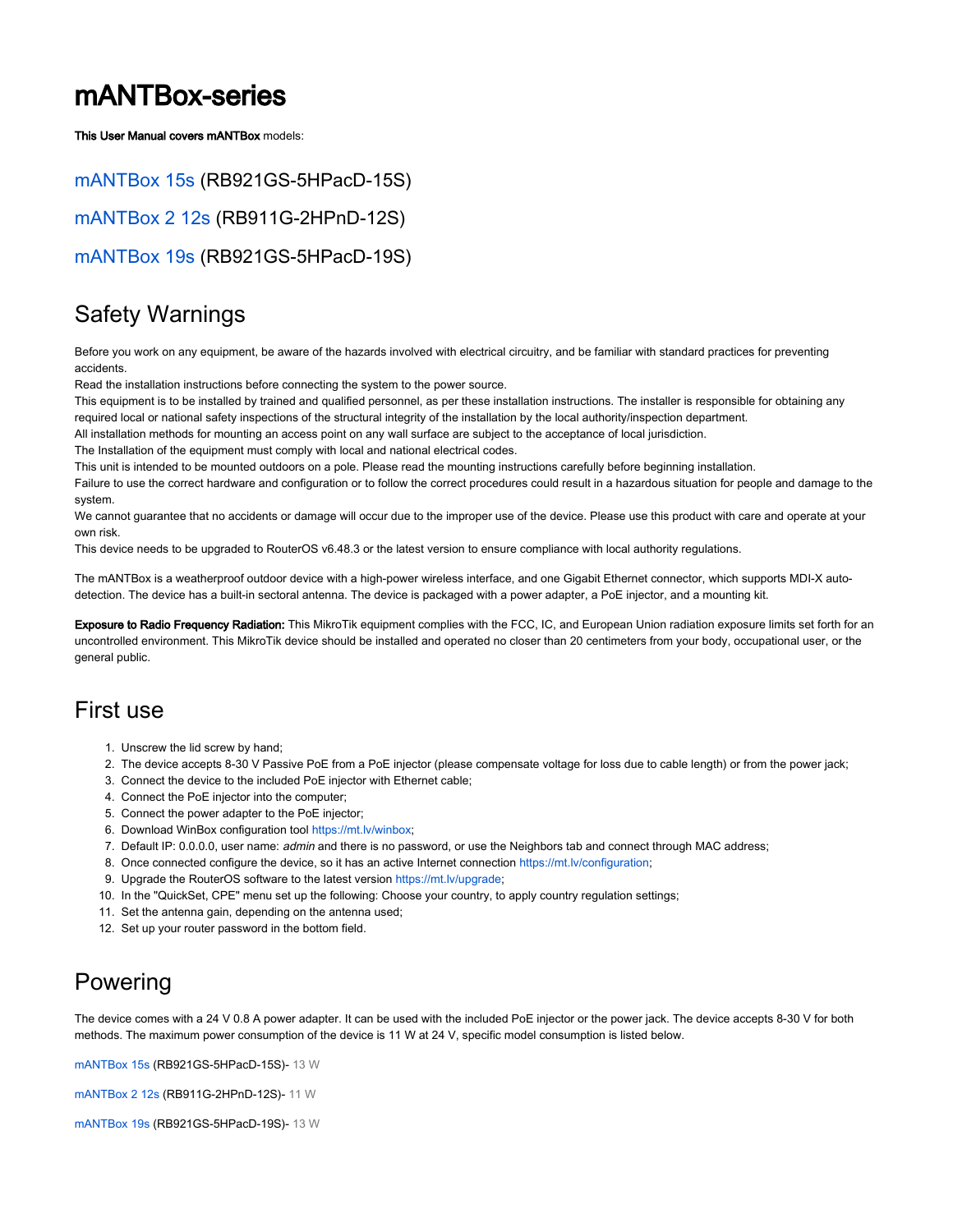Connecting to a PoE Adapter:

- 1. Connect the Ethernet cable from the device to the PoE+DATA port of the PoE adapter;
- 2. Connect an Ethernet cable from your local network (LAN) to the PoE adapter;
- 3. Connect the power cord to the adapter, and then plug the power cord into a power outlet.

## **Configuration**

We recommend clicking the "Check for updates" button and updating your RouterOS software to the latest version to ensure the best performance and stability. RouterOS includes many configuration options in addition to what is described in this document. We suggest visiting the RouterOS documentation page to get yourself accustomed to the possibilities: <https://mt.lv/help>.

In case an IP connection is not available, the Winbox tool [\(https://mt.lv/winbox](https://mt.lv/winbox)o] can be used to connect to the MAC address of the device from the LAN side (all access is blocked from the internet port by default).

## Mounting

The mANTbox 12s and 15s come with a QuickMount adapter that can be attached to a wall using the included screws, or attached to a pole, using the included metal mounting ring. The QuickMount allows the device to be adjusted horizontally and vertically.

1. Attach the quick mount to the back of the device.



2. Attach the device to the pole.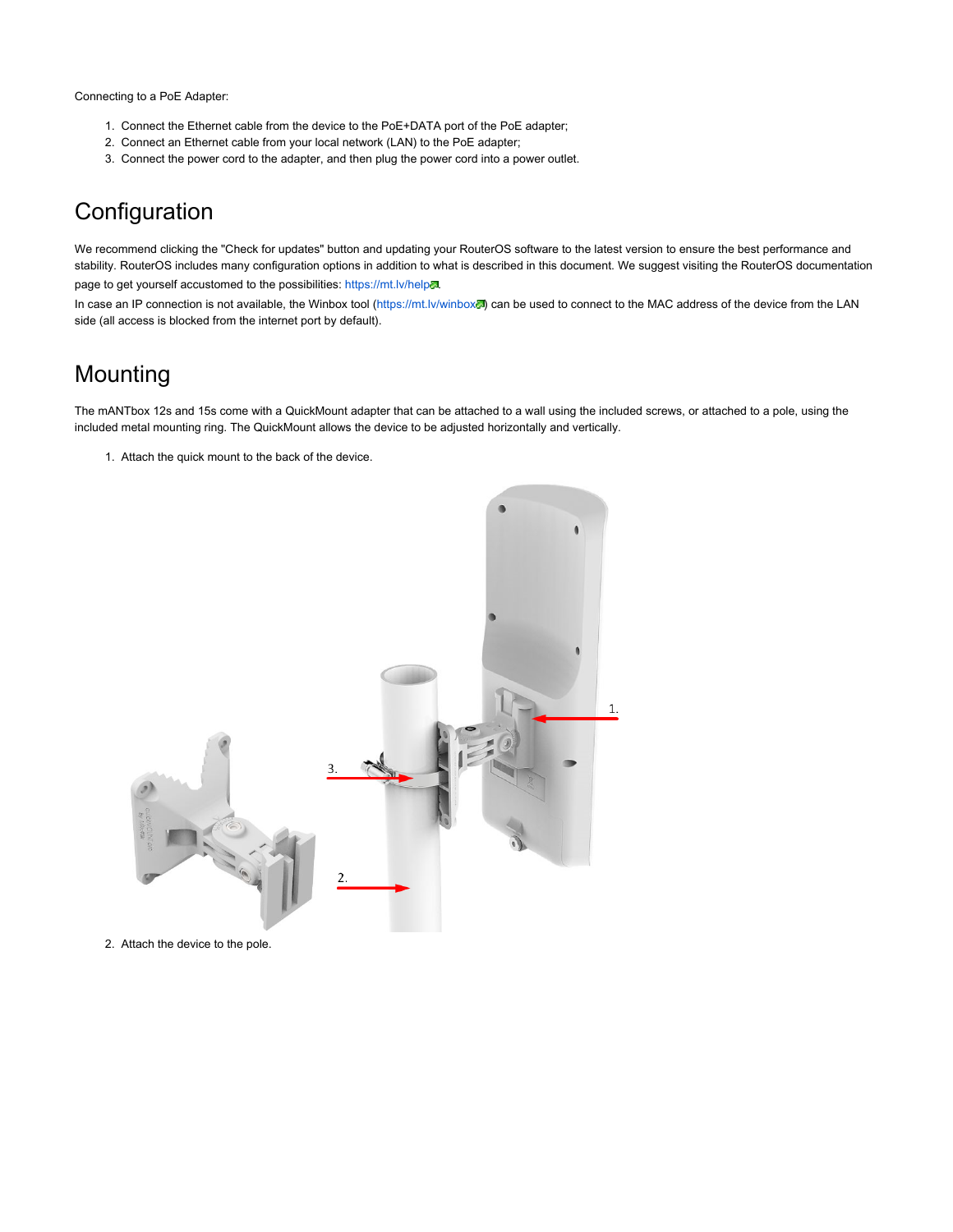3. Secure it with a provided steel clamp. Clamping diameter 35 – 70 mm.



4. Please avoid connecting a loose Ethernet cable to the Ethernet port, secure the cable to a wall or the pole, so that the cable weight is not pulling the port. It is recommended to secure the Ethernet cable less than 2m from the device. This is to ensure that the cable doesn't damage the port by its weight, or doesn't fall out.

We recommend using Cat6 shielded cables.

Warning! This equipment should be installed and operated with a minimum distance of 25 cm between the device and your body. The operation of this equipment in the residential environment could cause radio interference.

The mANTbox 19s comes with metal pole brackets, that clamp around metal poles.

- 1. Attach the mount base to the back of the device.
- 2. Attach the device with mounting brackets to the pole.
- 3. Secure the device with brackets and screws.



4. Adjust needed alignment.

Please avoid connecting a loose Ethernet cable to the Ethernet port, secure the cable to a wall or the pole, so that the cable weight is not pulling the port. It is recommended to secure the Ethernet cable less than 2m from the device. This is to ensure that the cable doesn't damage the port by its weight, or doesn't fall out. It is possible to connect a grounding wire to the device, by opening the lid, a grounding screw is provided there.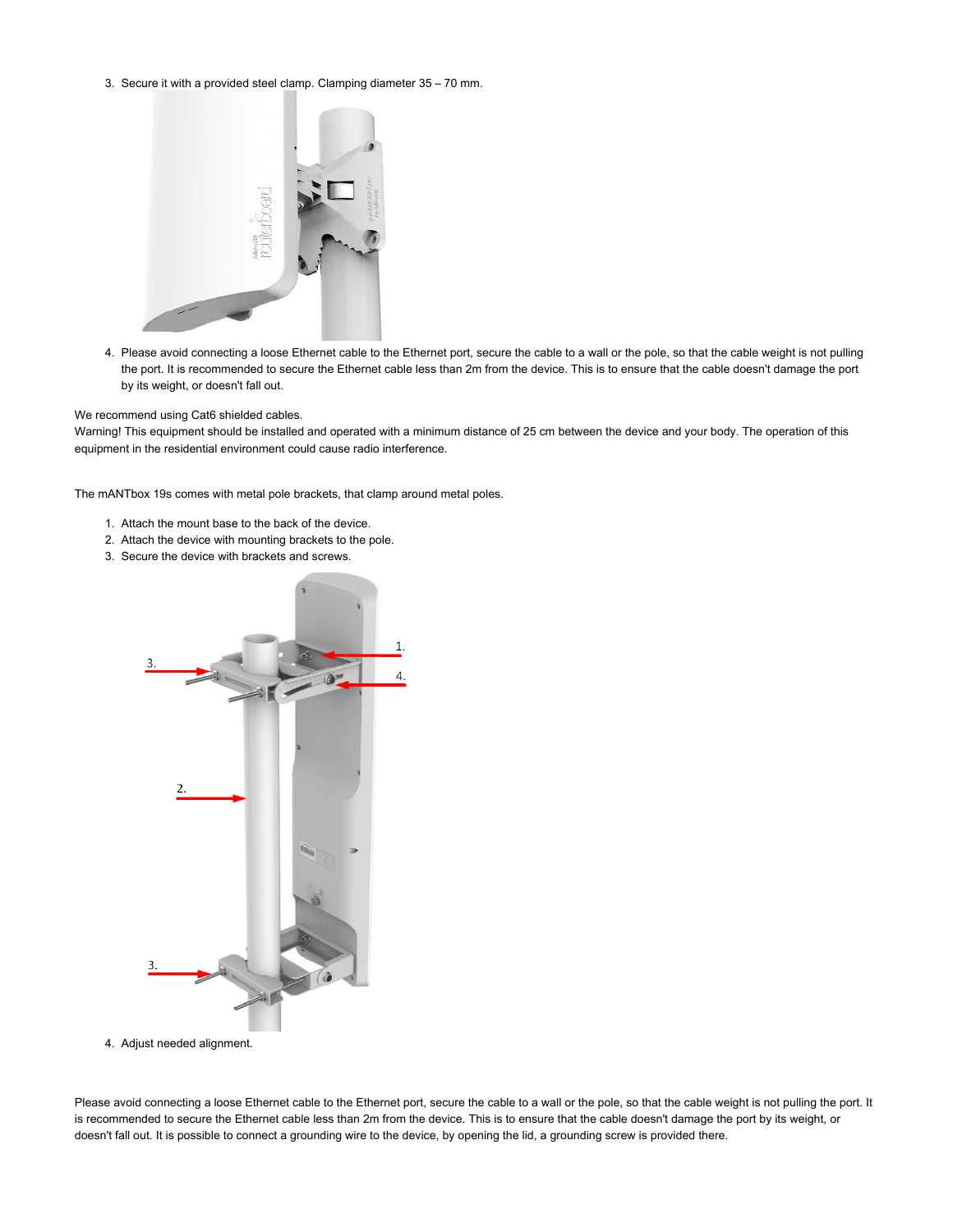# Grounding

The installation infrastructure (towers and masts), as well as the router itself, must be properly grounded. The device includes a grounding wire attachment screw behind the case door. Attach your grounding wire to the grounding screw, then attach the other end of the grounding wire to the grounded mast. This is to substantially reduce the risk of ESD and lightning damage.



The device includes a grounding connection (marked ).

# Opening cover

To open the cover, please turn the captive screw by hand anti-clockwise and lift it.



## Expansion Slots and Ports

- Built-in wireless interface, 2x2 MIMO, AP/station/bridge modes supported.
- One 10/100/1000 Gigabit Ethernet port, supporting automatic cross/straight cable correction (Auto MDI/X), so you can use either straight or crossover cable for connecting to other network devices. The Ethernet port accepts 8-30V DC powering from a passive PoE injector.
- One SFP port for 1.25GBit modules, DDMI support.

# Buttons and Jumpers

The reset button has the following functions:

- Hold this button during boot time until the LED light starts flashing, release the button to reset RouterOS configuration (total 5 seconds).
- Keep holding for 5 more seconds, LED turns solid, release now to turn on CAP mode. The device will now look for a CAPsMAN server (total 10 seconds).
- Or Keep holding the button for 5 more seconds until LED turns off, then release it to make the RouterBOARD look for Netinstall servers (total 15 seconds).

Regardless of the above option used, the system will load the backup RouterBOOT loader if the button is pressed before power is applied to the device. Useful for RouterBOOT debugging and recovery.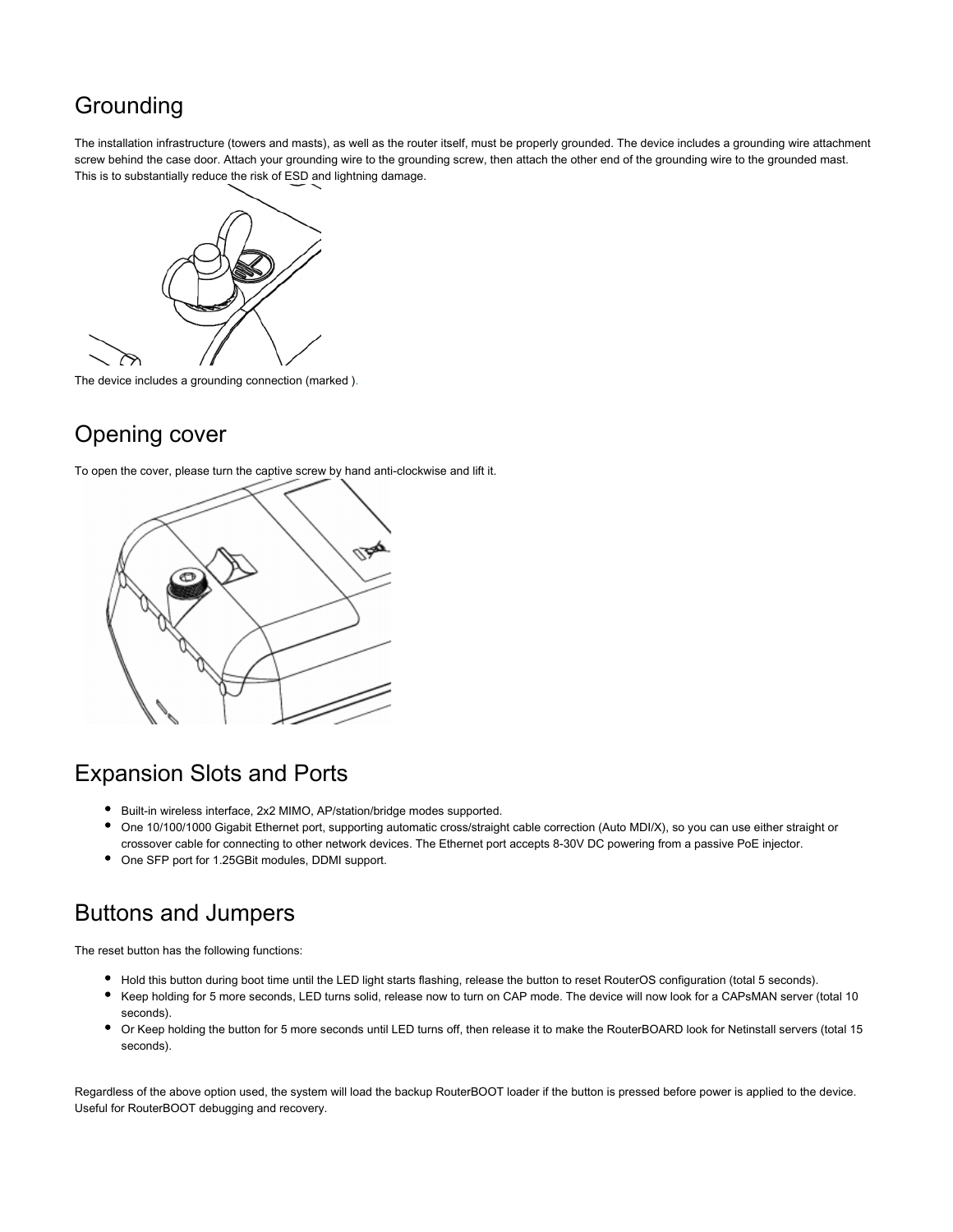## Operating System Support

The device supports RouterOS software with version number 6.48.3 at or above what is indicated in the RouterOS menu /system resource. Other operating systems have not been tested.

To avoid pollution of the environment, please separate the device from household waste and dispose of it in a safe manner, such as in W designated waste disposal sites. Familiarize yourself with the procedures for the proper transportation of the equipment to the designated disposal sites in your area.

# Models: RB921GS-5HPacD-15S (mANTBox 15s), RB921GS-5HPacD-19S ( mANTBox 19s):

## Federal Communication Commission Interference Statement

| Model                                 | FCC ID |
|---------------------------------------|--------|
| RB921GS-5HPacD-15S   TV7RB921G-5HPACD |        |
| RB921GS-5HPacD-19S   TV7RB921G-5HPACD |        |

This equipment has been tested and found to comply with the limits for a Class A digital device, pursuant to Part 15 of the FCC Rules. These limits are designed to provide reasonable protection against harmful interference in a commercial installation.

This equipment generates, uses, and can radiate radio frequency energy and, if not installed and used in accordance with the instruction manual, may cause harmful interference to radio communications. Operation of this equipment in a residential area is likely to cause harmful interference in which case the user will be required to correct the interference at his own expense.

FCC Caution: Any changes or modifications not expressly approved by the party responsible for compliance could void the user's authority to operate this equipment.

This device complies with Part 15 of the FCC Rules. Operation is subject to the following two conditions: (1) This device may not cause harmful interference, and (2) this device must accept any interference received, including interference that may cause undesired operation.

Note: This unit was tested with shielded cables on the peripheral devices. Shielded cables must be used with the unit to ensure compliance.

Antenna Installation WARNING: It is the installer's responsibility to ensure that when using the authorized antennas in the USA (or where FCC rules apply); only those antennas certified with the product are to be used. The installer should configure the output power level of antennas, according to country regulations and per antenna type. Professional installation is required for equipment with connectors to ensure compliance with health and safety issues.

#### IMPORTANT: Exposure to Radio Frequency Radiation.

20 cm minimum distance has to be maintained between the antenna and the occupational user. Under such configuration, the FCC radiation exposure limits set forth for an population/uncontrolled environment can be satisfied.

### Innovation, Science and Economic Development Canada

| Model                               | ЮC |
|-------------------------------------|----|
| RB921GS-5HPacD-15S 7442A-921G5HPACD |    |
| RB921GS-5HPacD-19S 7442A-921G5HPACD |    |

This device contains license-exempt transmitter(s)/receiver(s) that comply with Innovation, Science, and Economic Development Canada's license-exempt RSS(s). Operation is subject to the following two conditions: (1) This device may not cause interference. (2) This device must accept any interference, including interference that may cause undesired operation of the device.

L'émetteur/récepteur exempt de licence contenu dans le présent appareil est conforme aux CNR d'Innovation, Sciences et Développement économique Canada applicables aux appareils radio exempts de licence. L'exploitation est autorisée aux deux conditions suivantes : 1) L'appareil ne doit pas produire de brouillage; 2) L'appareil doit accepter tout brouillage radioélectrique subi, même si le brouillage est susceptible d'en compromettre le fonctionnement.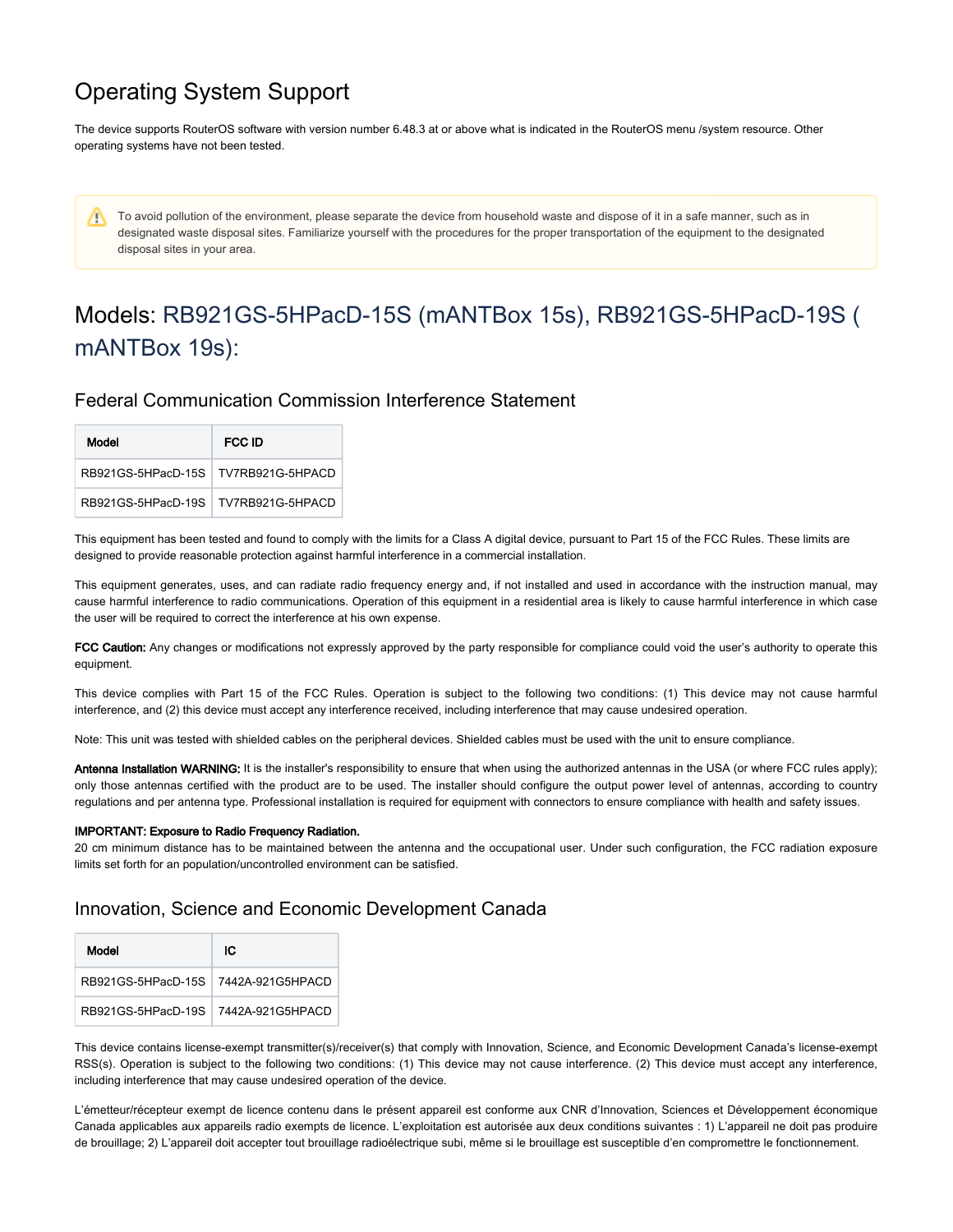This Class A digital apparatus complies with Canadian ICES-003.

Cet appareil numérique de la classe [A] est conforme à la norme NMB-003 du Canada.

CAN ICES-003 (A) / NMB-003 (A)

The device for operation in the band 5150–5250 MHz is only for indoor use to reduce the potential for harmful interference to co-channel mobile satellite systems.

Les dispositifs fonctionnant dans la bande de 5 150 à 5 250 MHz sont réservés uniquement pour une utilisation à l'intérieur afin de réduire les risques de brouillage préjudiciable aux systèmes de satellites mobiles utilisant les mêmes canaux.

Antenna Installation WARNING: It is the installer's responsibility to ensure that when using the authorized antennas in Canada (or where IC rules apply); only those antennas certified with the product are to be used. The installer should configure the output power level of antennas, according to country regulations and per antenna type. Professional installation is required for equipment with connectors to ensure compliance with health and safety issues.

#### IMPORTANT: Exposure to Radio Frequency Radiation.

20 cm minimum distance has to be maintained between the antenna and the occupational user. Under such configuration, the FCC radiation exposure limits set forth for an population/uncontrolled environment can be satisfied.

#### UKCA Marking

# UK  $\overline{\mathsf{C}}\mathsf{A}$

### Eurasian Conformity Mark

| Частотный каналы                      | Мощность передатчика |
|---------------------------------------|----------------------|
| 5150-5350 МГц, 5650-5850 МГц   ≤10 Вт |                      |

\*Доступные частотные каналы могут различаться в зависимости от модели продукта и сертификации.

Информация о дате изготовления устройства указана в конце серийного номера на его наклейке через дробь. Первая цифра означает номер года (последняя цифра года), две последующие означают номер недели.

Изготовитель: Mikrotikls SIA, Aizkraukles iela 23, Riga, LV-1006, Латвия, [support@mikrotik.com.](mailto:support@mikrotik.com) Сделано в Китае, Латвии или Литве. Cм. на упаковке.

Для получения подробных сведений о гарантийном обслуживании обратитесь к продавцу. Информация об импортерах продукции MikroTik в Российскую Федерацию:<https://mikrotik.com/buy/europe/russia>

Продукты MikroTik, которые поставляются в Евразийский таможенный союз, оцениваются с учетом соответствующих требований и помечены знаком EAC, как показано ниже:

## Norma Oficial Mexicana

Rango de frecuencia (potencia de salida máxima): 5725-5850 MHz (30 dBm). Los canales de frecuencia disponibles pueden variar según el modelo y la certificación del producto.

EFICIENCIA ENERGETICA CUMPLE CON LA NOM-029-ENER-2017.

La operacion de este equipo esta sujeta a las siguientes dos condiciones:

Es posible que este equipo o dispositivo no cause interferencia perjudicial y. Este equipo debe aceptar cualquier interferencia, incluyendo la que pueda causar su operacion no deseada.

Fabricante: Mikrotikls SIA, Brivibas gatve 214i, Riga, LV-1039, Latvia.

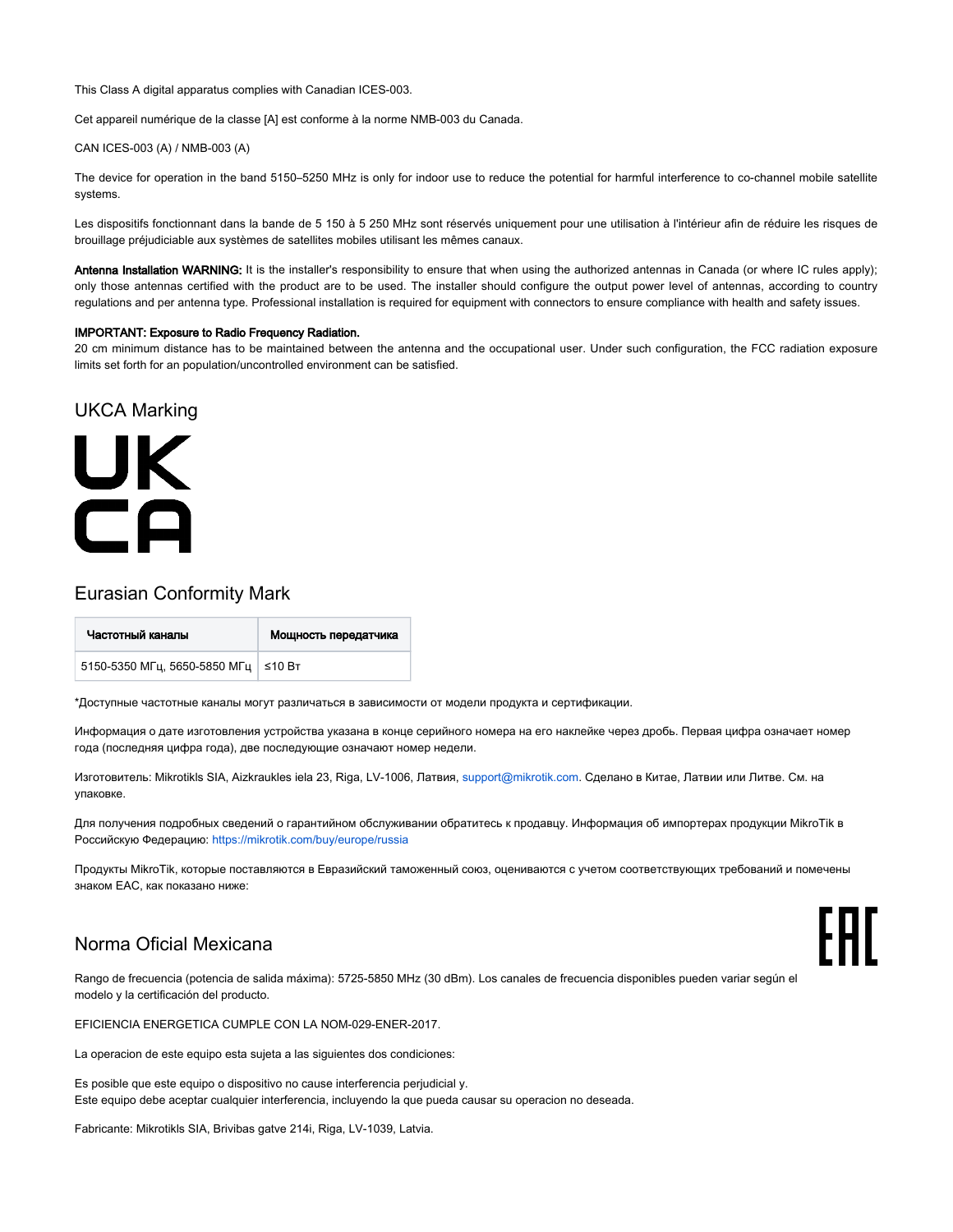País De Origen: Letonia; Lituania; China (Republica Popular); Estados Unidos De America; Mexico.

Por favor contacte a su distribuidor local para preguntas regionales específicas. La lista de importadores se puede encontrar en nuestra página de inicio – <https://mikrotik.com/buy/latinamerica/mexico>.

## The National Commission for the State Regulation of Communications and Informatization by Ukraine

Виробник: Mikrotikls SIA, Brivibas gatve 214i Рига, Латвія, LV1039.

Робоча частота (Максимальна вихідна потужність): 5150-5250 МГц (23 дБм), 5250-5350 МГц (20 дБм), 5470-5725 МГц (27 дБм).

Справжнім Mikrotikls SIA заявляє, що маршрутизатор відповідає основним вимогам та іншим відповідним положенням директиви 2014 /53/EC, а також суттєвим вимогам Технічного регламенту радіообладнання, затвердженого постановою Кабінету Міністрів України від 24 травня 2017 року № 355.

Для експлуатації в Україні необхідно отримати дозвіл на експлуатацію у порядку, затвердженому рішенням НКРЗІ від 01.11.2012 № 559, зареєстрованому в Міністерстві юстиції України 03.01.2013 за № 57/22589.

## CE Declaration of Conformity

Manufacturer: Mikrotikls SIA, Brivibas gatve 214i Riga, Latvia, LV1039.

Hereby, Mikrotīkls SIA declares that the radio equipment type RouterBOARD is in compliance with Directive 2014/53/EU. The full text of the EU declaration of conformity is available at the following internet address: <https://mikrotik.com/products>

#### Frequency bands terms of use

| Frequency range (for applicable models) Channels used |             | Maximum Output Power (EIRP) | Restriction                                            |
|-------------------------------------------------------|-------------|-----------------------------|--------------------------------------------------------|
| 5150-5250 MHz                                         | $26 - 48$   | 23 dBm                      | Restricted to indoor use only*                         |
| 5250-5350 MHz                                         | $52 - 64$   | 20 dBm                      | Restricted to indoor use only*                         |
| 5470-5725 MHz                                         | $100 - 140$ | 27 dBm                      | Without any restriction to use in all EU Member States |

\* It is the customer's responsibility to follow local country regulations, including operation within legal frequency channels, output power, cabling requirements, and Dynamic Frequency Selection (DFS) requirements. All Mikrotik radio devices must be professionally installed!

This MikroTik device meets Maximum WLAN transmit power limits per ETSI regulations. For more detailed information see Declaration of Conformity above / Dieses MikroTik-Gerät erfüllt die maximalen WLAN- Sendeleistung Grenzwerte gemäß ETSI-Bestimmungen. Weitere Informationen finden Sie oben unter Konformitätserklärung / Cet appareil MikroTik respecte les limites maximales de puissance de transmission WLAN conformément aux réglementations ETSI. Pour plus d'informations, voir la déclaration de conformité ci-dessus / Questo dispositivo MikroTik è conforme ai limiti massimi di potenza di trasmissione WLAN in conformità con le normative ETSI. Per ulteriori informazioni, consultare la dichiarazione di conformità sopra / Este dispositivo MikroTik cumple con los límites máximos de potencia de transmisión WLAN de acuerdo con las regulaciones ETSI. Para obtener más información, consulte la declaración de conformidad anterior / Это устройство MikroTik соответствует максимальным пределам мощности передачи WLAN в соответствии с правилами ETSI. Для получения дополнительной информации см. Декларацию соответствия выше.

## Models: RB911G-2HPnD-12S (mANTBox 2 12s):

#### Federal Communication Commission Interference Statement

| Model |                                   | FCC ID |  |
|-------|-----------------------------------|--------|--|
|       | RB911G-2HPnD-12S   TV7RB911G2HPND |        |  |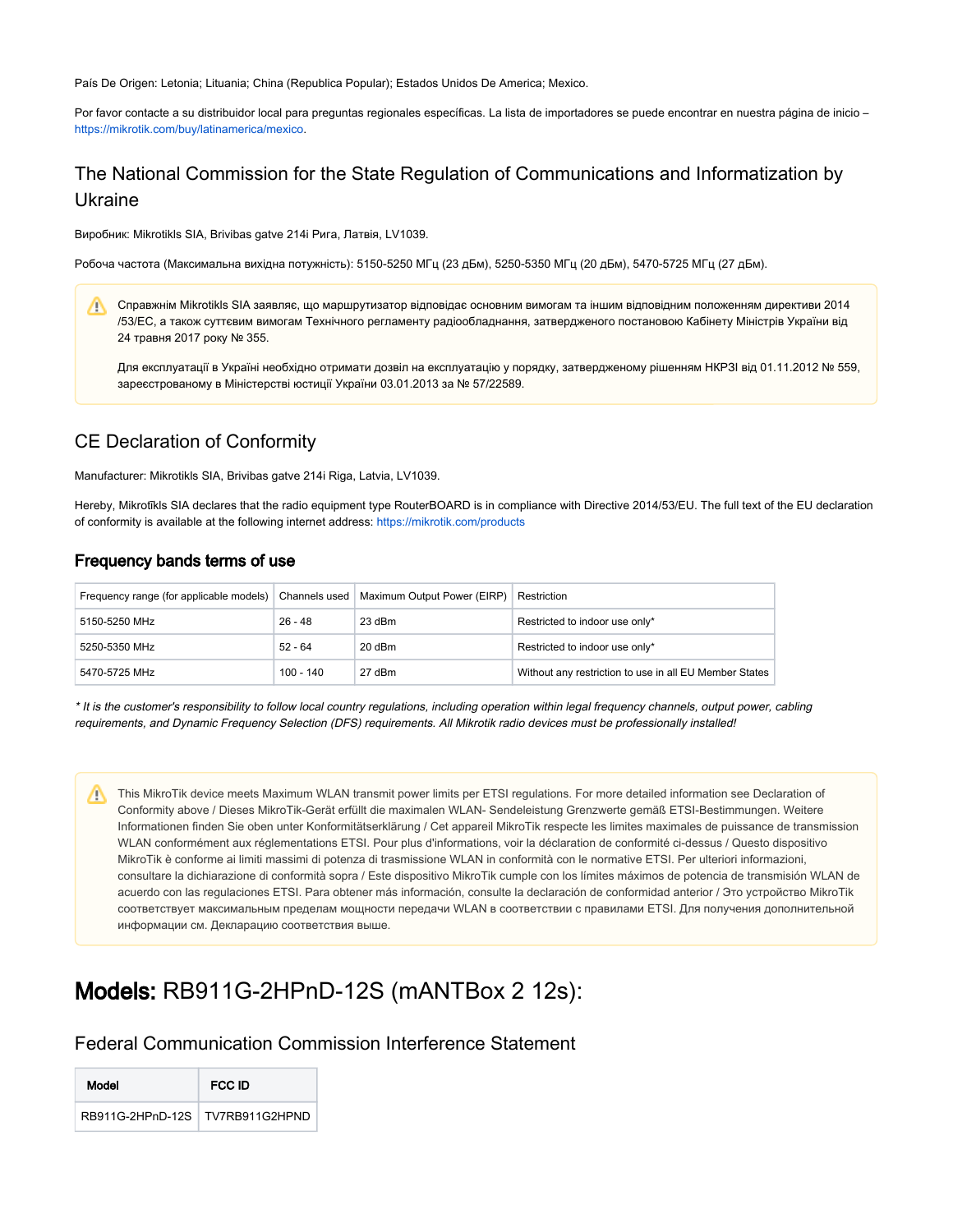This equipment has been tested and found to comply with the limits for a Class A digital device, pursuant to Part 15 of the FCC Rules. These limits are designed to provide reasonable protection against harmful interference in a commercial installation.

This equipment generates, uses, and can radiate radio frequency energy and, if not installed and used in accordance with the instruction manual, may cause harmful interference to radio communications. Operation of this equipment in a residential area is likely to cause harmful interference in which case the user will be required to correct the interference at his own expense

FCC Caution: Any changes or modifications not expressly approved by the party responsible for compliance could void the user's authority to operate this equipment.

This device complies with Part 15 of the FCC Rules. Operation is subject to the following two conditions: (1) This device may not cause harmful interference, and (2) this device must accept any interference received, including interference that may cause undesired operation.

Note: This unit was tested with shielded cables on the peripheral devices. Shielded cables must be used with the unit to ensure compliance.

Antenna Installation WARNING: It is the installer's responsibility to ensure that when using the authorized antennas in the USA (or where FCC rules apply); only those antennas certified with the product are to be used. The installer should configure the output power level of antennas, according to country regulations and per antenna type. Professional installation is required for equipment with connectors to ensure compliance with health and safety issues.

#### IMPORTANT: Exposure to Radio Frequency Radiation.

This equipment complies with the IC radiation exposure limits set forth for an uncontrolled environment. This equipment should be installed and operated with a minimum distance of 20 cm between the radiator and any part of your body.

#### Innovation, Science and Economic Development Canada

#### IC: 7442A-911G2HPND

This device contains license-exempt transmitter(s)/receiver(s) that comply with Innovation, Science, and Economic Development Canada's license-exempt RSS(s). Operation is subject to the following two conditions: (1) This device may not cause interference. (2) This device must accept any interference, including interference that may cause undesired operation of the device.

L'émetteur/récepteur exempt de licence contenu dans le présent appareil est conforme aux CNR d'Innovation, Sciences et Développement économique Canada applicables aux appareils radio exempts de licence. L'exploitation est autorisée aux deux conditions suivantes : 1) L'appareil ne doit pas produire de brouillage; 2) L'appareil doit accepter tout brouillage radioélectrique subi, même si le brouillage est susceptible d'en compromettre le fonctionnement.

This Class A digital apparatus complies with Canadian ICES-003.

Cet appareil numérique de la classe [A] est conforme à la norme NMB-003 du Canada.

CAN ICES-003 (A) / NMB-003 (A)

Antenna Installation WARNING: It is the installer's responsibility to ensure that when using the authorized antennas in Canada (or where IC rules apply); only those antennas certified with the product are to be used. The installer should configure the output power level of antennas, according to country regulations and per antenna type. Professional installation is required for equipment with connectors to ensure compliance with health and safety issues.

#### IMPORTANT: Exposure to Radio Frequency Radiation.

This equipment complies with the IC radiation exposure limits set forth for an uncontrolled environment. This equipment should be installed and operated with a minimum distance of 20 cm between the radiator and any part of your body.

#### UKCA Marking



#### Eurasian Conformity Mark

| Частотный каналы | Мощность передатчика |
|------------------|----------------------|
| 2400-2483.5 МГц  | ≤10 B <sub>T</sub>   |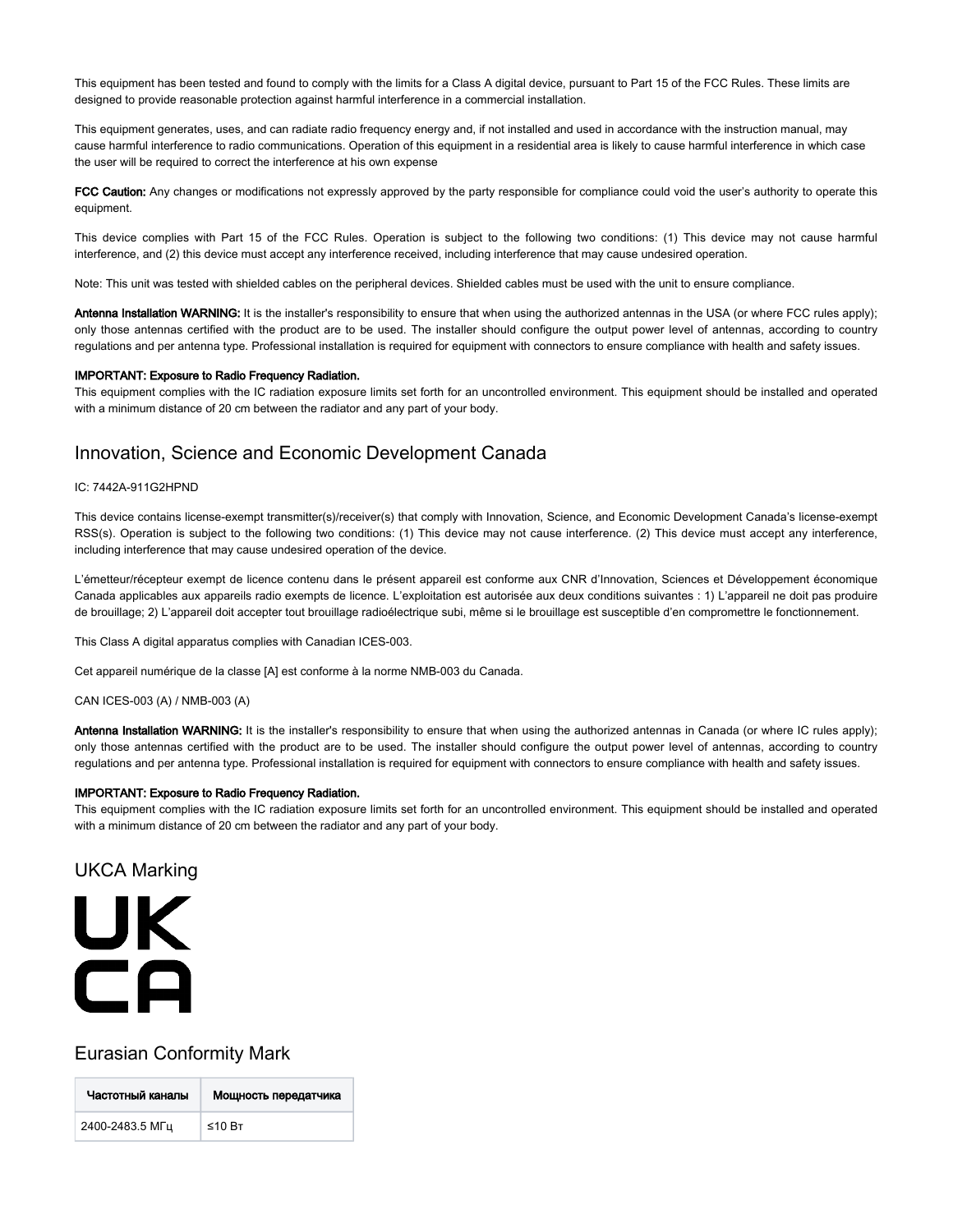\*Доступные частотные каналы могут различаться в зависимости от модели продукта и сертификации.

Информация о дате изготовления устройства указана в конце серийного номера на его наклейке через дробь. Первая цифра означает номер года (последняя цифра года), две последующие означают номер недели.

Изготовитель: Mikrotikls SIA, Aizkraukles iela 23, Riga, LV-1006, Латвия, [support@mikrotik.com.](mailto:support@mikrotik.com) Сделано в Китае, Латвии или Литве. Cм. на упаковке.

Для получения подробных сведений о гарантийном обслуживании обратитесь к продавцу. Информация об импортерах продукции MikroTik в Российскую Федерацию:<https://mikrotik.com/buy/europe/russia>

Продукты MikroTik, которые поставляются в Евразийский таможенный союз, оцениваются с учетом соответствующих требований и помечены знаком EAC, как показано ниже:

FAT

#### Norma Oficial Mexicana

Rango de frecuencia (potencia de salida máxima): 2400-2483.5 MHz (30 dBm). Los canales de frecuencia disponibles pueden variar según el modelo y la certificación del producto.

EFICIENCIA ENERGETICA CUMPLE CON LA NOM-029-ENER-2017.

La operacion de este equipo esta sujeta a las siguientes dos condiciones:

Es posible que este equipo o dispositivo no cause interferencia perjudicial y. Este equipo debe aceptar cualquier interferencia, incluyendo la que pueda causar su operacion no deseada.

Fabricante: Mikrotikls SIA, Brivibas gatve 214i, Riga, LV-1039, Latvia.

País De Origen: Letonia; Lituania; China (Republica Popular); Estados Unidos De America; Mexico.

Por favor contacte a su distribuidor local para preguntas regionales específicas. La lista de importadores se puede encontrar en nuestra página de inicio – <https://mikrotik.com/buy/latinamerica/mexico>.

## The National Commission for the State Regulation of Communications and Informatization by Ukraine

Виробник: Mikrotikls SIA, Brivibas gatve 214i Рига, Латвія, LV1039.

Робоча частота (Максимальна вихідна потужність): 2400-2483.5 МГц (30 дБм).

Справжнім Mikrotikls SIA заявляє, що маршрутизатор відповідає основним вимогам та іншим відповідним положенням директиви 2014 /53/EC, а також суттєвим вимогам Технічного регламенту радіообладнання, затвердженого постановою Кабінету Міністрів України від 24 травня 2017 року № 355.

Для експлуатації в Україні необхідно отримати дозвіл на експлуатацію у порядку, затвердженому рішенням НКРЗІ від 01.11.2012 № 559, зареєстрованому в Міністерстві юстиції України 03.01.2013 за № 57/22589.

## CE Declaration of Conformity

Manufacturer: Mikrotikls SIA, Brivibas gatve 214i Riga, Latvia, LV1039.

Hereby, Mikrotīkls SIA declares that the radio equipment type RB911G-2HPnD-12S is in compliance with Directive 2014/53/EU. The full text of the EU declaration of conformity is available at the following internet address: <https://mikrotik.com/products>

#### Frequency bands terms of use

| Frequency range (for applicable models)   Channels used   Maximum Output Power (EIRP)   Restriction |          |        |                                                        |
|-----------------------------------------------------------------------------------------------------|----------|--------|--------------------------------------------------------|
| 2412-2472 MHz                                                                                       | $1 - 13$ | 20 dBm | Without any restriction to use in all EU Member States |

\* It is the customer's responsibility to follow local country regulations, including operation within legal frequency channels, output power, cabling requirements, and Dynamic Frequency Selection (DFS) requirements. All Mikrotik radio devices must be professionally installed!